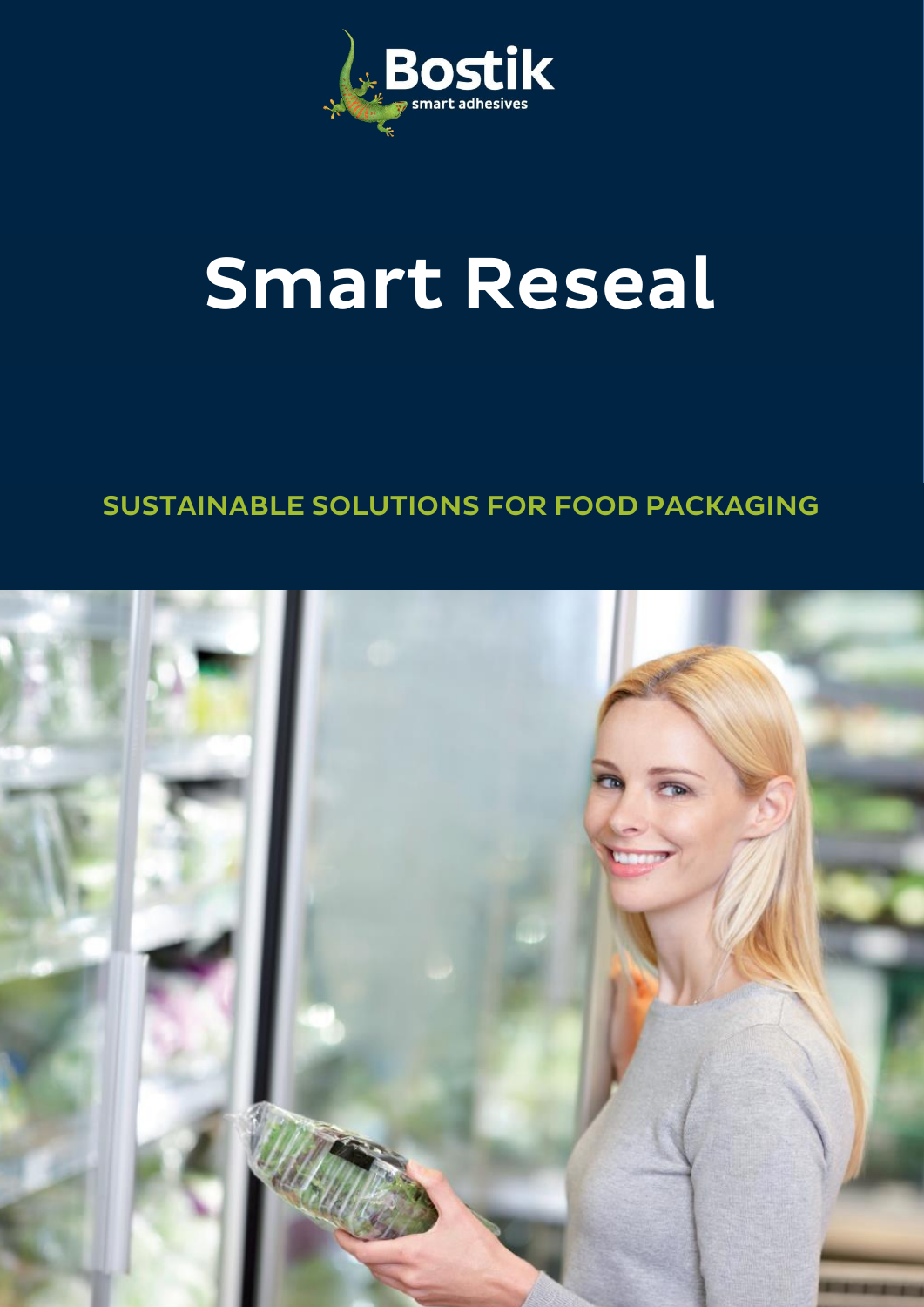## SMART **RESEAL**

With over 18,8 million tons and almost 300 billion units produced globally(1) , the market of flexible packaging for food remains a major industry, with growing expectations from manufacturers and endusers in terms of quality, innovation and sustainability.

Bostik's Reseal technology, based on M-Resins, is an innovative solution which brings flexible packaging for food into a new era.



(1) Canadean

#### **FOOD WASTE** REDUCTION

1.3 billion tons of food are wasted every year in the world, which corresponds to 30% of the total production. (2)

Where traditional flexible packagings are considered as a disposable material allowing very short product life after opening, resealable packagings allow improved product conservation and therefore **reduced food waste.**

(2) FAO (Food and Agriculture Organization of the United Nations)